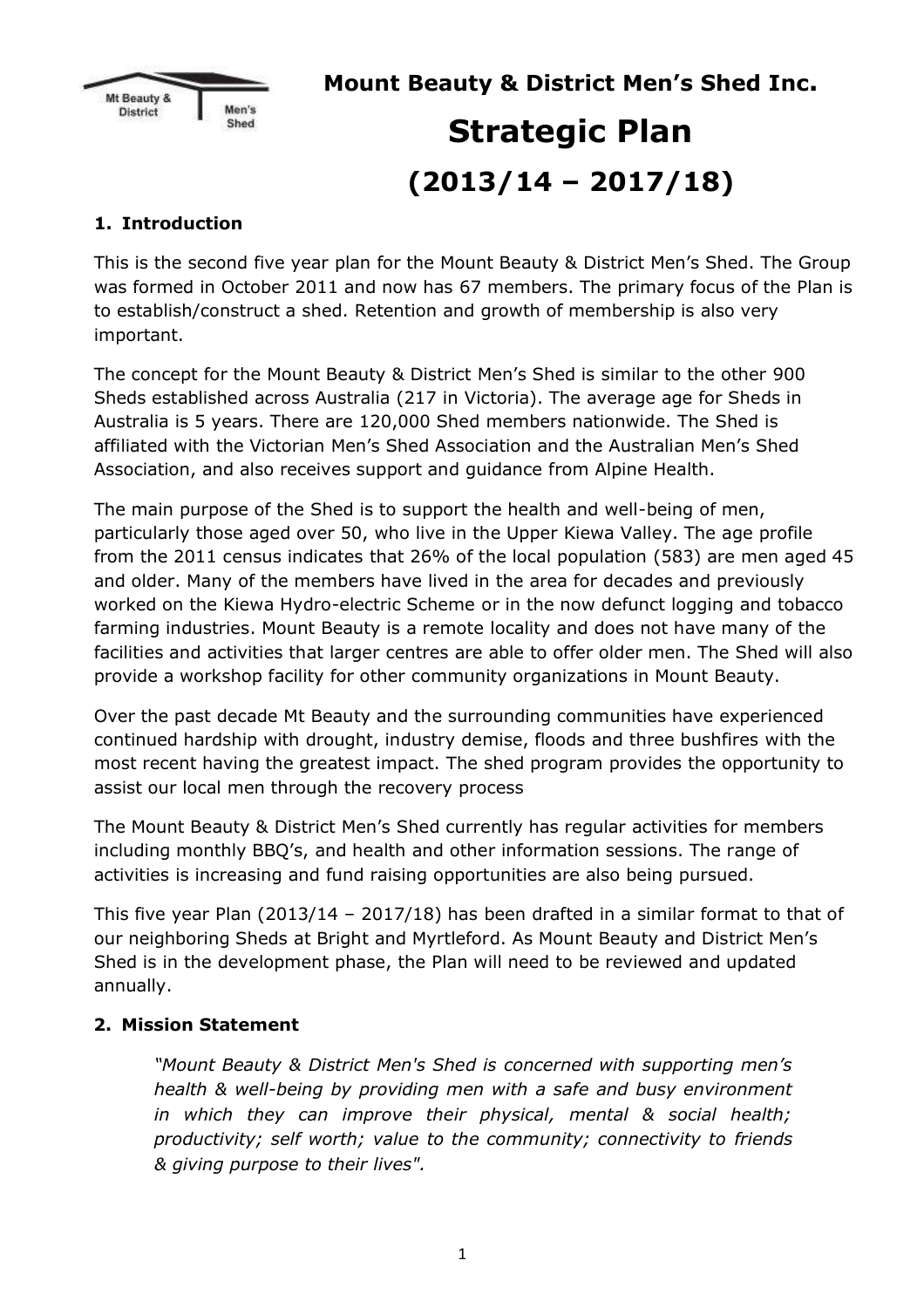#### **3. Objectives**

The need for this project is demonstrated and supported by the experiences of established men's sheds throughout Australia. Most older men in rural areas feel comfortable in a shed where they can socialize, use their practical skills and contribute to the community, which in turn leads to their better health and wellbeing.

Specific objectives for the Mount Beauty and District Men's Shed are;

- To acquire a shed
- To provide a venue for on-going social interaction among members;
- To develop a range of activities in which all members can participate;
- To develop and run programs that will contribute to better health and well-being of the members;
- To conduct a well managed and well operated community based men's shed;
- To build the sustainability of the Men's Shed;
- To undertake community development and support activities;
- To organize mentoring opportunities.

#### **4. Key Elements**

#### *(a)Acquisition of a Site*

Mount Beauty & District Men's Shed have investigated a number of possible sites that could be suitable for a shed. The Alpine Shire has nominated a site in Tennis Court Avenue, Mount Beauty as a vacant site for a shed. Water, sewerage and power services are available at the site and there is sealed access to the boundary. The Shed has had a number of meetings with Shire representatives and they fully support the construction of a shed. The Mount Beauty & District Men's Shed has in principle approval to a long term lease of the site at a nominal rental.

#### *(b) Interim Facilities*

As funding has not yet been obtained for a new shed, the use of a temporary storage shed has been arranged with the Alpine Shire. This building is being used to store equipment and materials, and is very close to the proposed main shed site.

#### *© Shed Design*

Preliminary design of the main shed has been drafted (refer appendix 2). It is to be 24 m x 9 m, steel framed, colorbond clad, single storey building with roller door and personal door access. The detail of the internal layout is being developed but works areas (steel & carpentry), storeroom, toilet/bathroom, kitchen and meeting room will be required. Internal lining of some parts of the shed is envisaged. Given the high profile location of the proposed site it is expected that some feature/façade would be preferred to soften the "shed" appearance of the main building. Mount Beauty and District Men's Shed will seek to incorporate energy and water saving initiatives in the main building. The estimated cost of the first stage of the main building is;

- Main structure, including concrete floor \$67,200
- Service connections (sewerage, water, power) \$11,981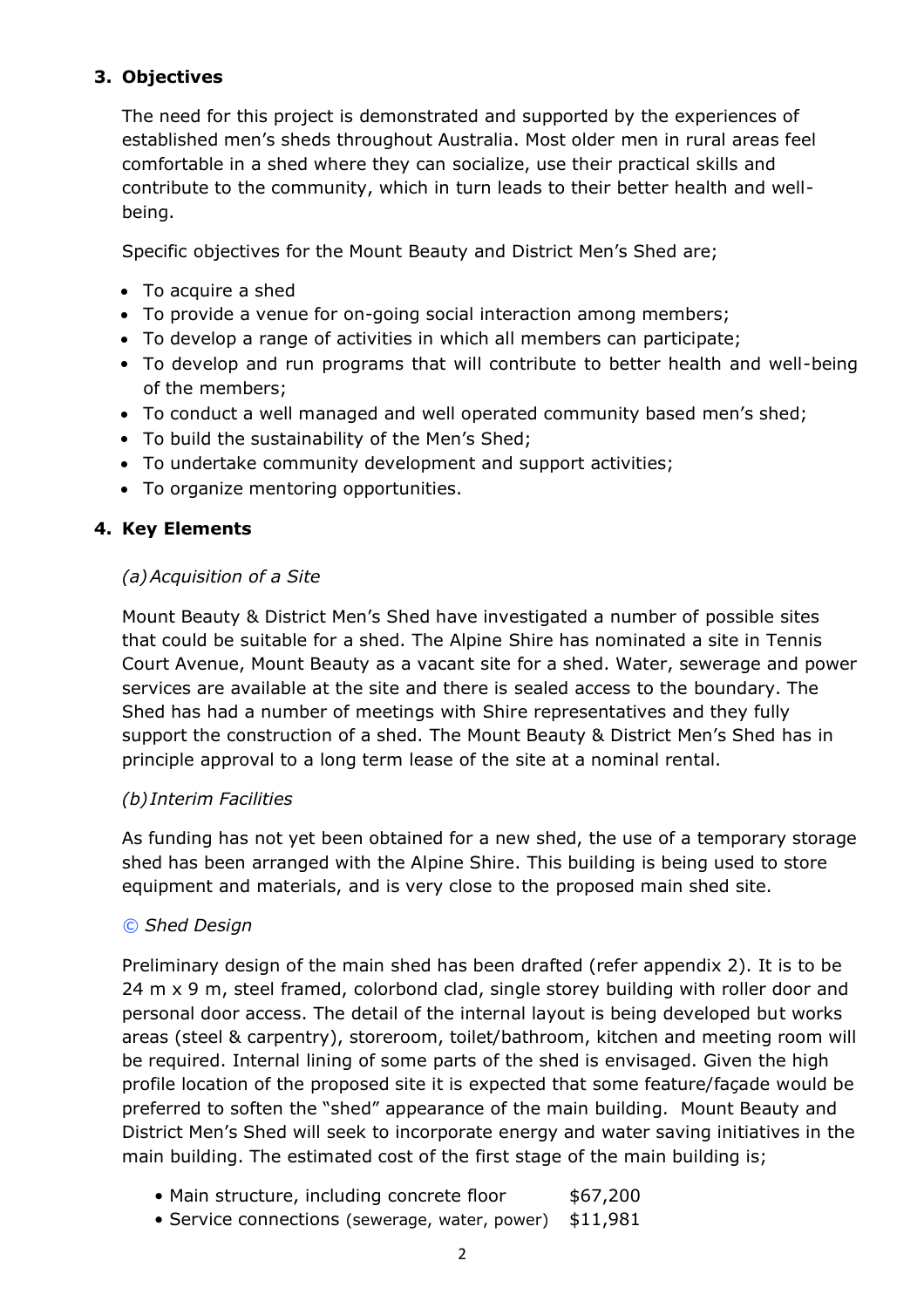| Total                                                            | \$105,705 (say \$106,000) |
|------------------------------------------------------------------|---------------------------|
| Contingencies (10%)                                              | \$9,610                   |
| Sub-total                                                        | \$96,095                  |
| • Other including, drainage, site works,<br>• Partitions, fitout | \$5,500<br>\$11,414       |

#### *(d) Program Schedule*

The program has a medium level of uncertainty because the proposed capital works are not fully funded at this stage. A grant from the State Government will be sought in the near future and other funds are being accumulated by fundraising and donations from local organisations.

The Mount Beauty & District Men's Shed plan is to proceed with the works in accordance with the following schedule (subject to success with the grant application);

- 2013/14 Construction of the main shed, including part fitout
- 2014/15 Install partitions, furniture and equipment
- 2015/16 Landscaping and fencing
- 2016/17 Install more equipment
- 2017/18 Install solar panels and other energy saving features

#### *(e) Expenditure Budget (Capital & Operating)*

The following budget estimates indicate the capital and operating costs associated with the sheds (interim & main). Operating expenditure includes insurance, water rates, site & building maintenance, power, telecommunications, lease rental, events & activities, and administration costs.

| Year          | <b>Capital Expenditure</b> | <b>Operating Expenditure</b> |
|---------------|----------------------------|------------------------------|
| 2013/14       | \$106,000                  | \$3,000                      |
| 2014/15       | \$3,000                    | \$9,500                      |
| 2015/16       | \$2,000                    | \$9,800                      |
| 2016/17       | \$1,000                    | \$10,100                     |
| 2017/18       | \$4,000                    | \$10,400                     |
| <b>Totals</b> | \$116,000                  | \$42,800                     |
|               |                            |                              |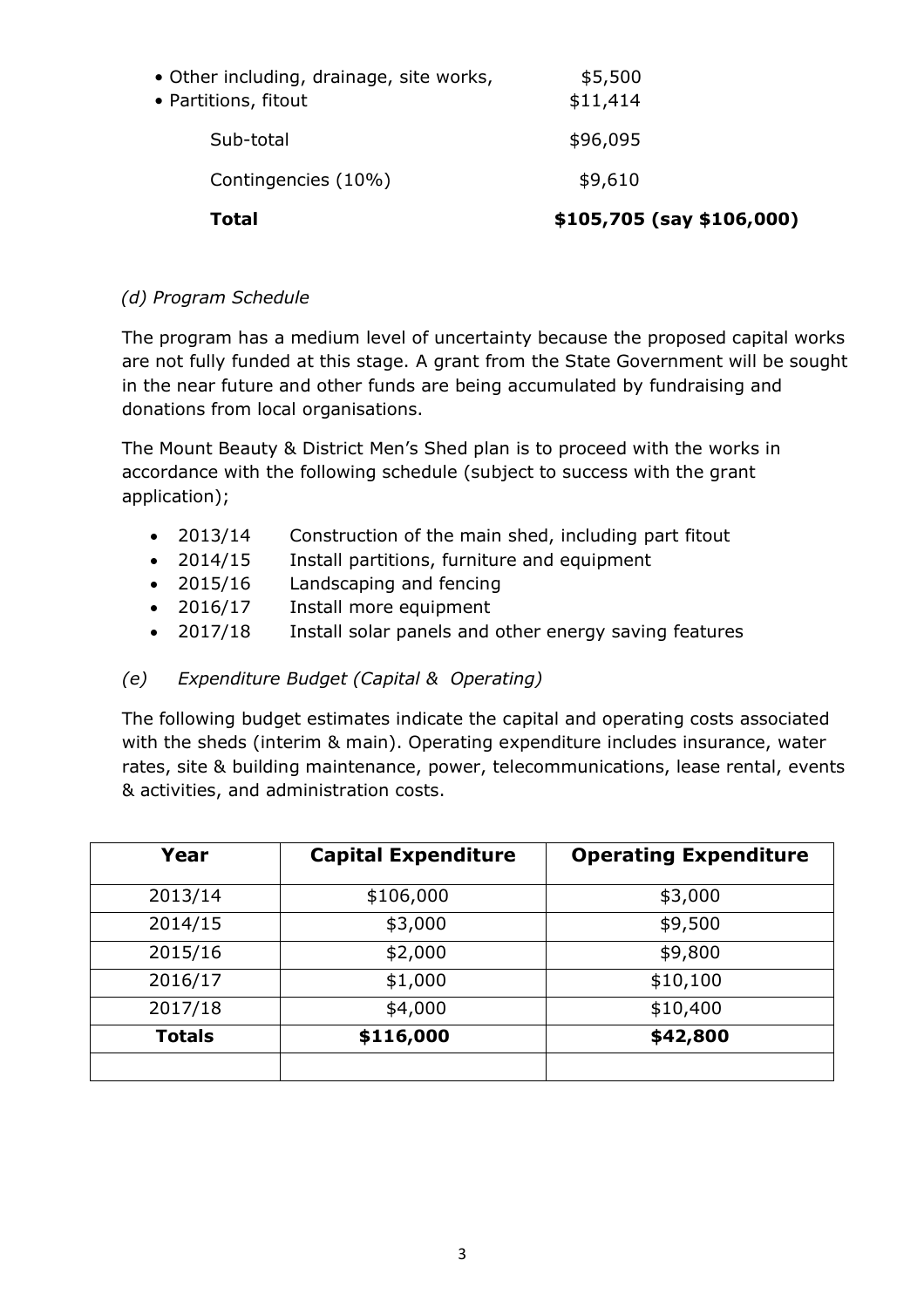#### *(f) Funding Opportunities*

To continue as a sustainable organization the Mount Beauty & District Men's Shed needs to generate ongoing revenue to at least cover the annual operating costs. In regard to the sizable capital funds required to deliver the plan, a substantial grant will be needed to supplement the Shed's fundraising and in kind contribution to the project.

The Shed will be active in seeking funds from all three tiers of Government. It is recognized that because of the rapid growth in the number of Men's Sheds across Australia, there will be strong competition for funding.

In earlier discussions the Alpine Shire indicated that they may be able to assist with some initial funding to get the building program started. The Shed will also source funds from philanthropic organisations such as The *Foundation for Rural & Regional Renewal*, from residents and businesses via donations, membership fees, fees for maintenance services and general fundraising.

#### **5. Outcomes**

Men's sheds have been particularly successful in attracting older men including those that have proved difficult to engage through conventional health, employment, education and training initiatives. The Upper Kiewa Valley with its large demographic of elderly men is no different to other parts of Australia. There are a number older men in the community who are facing issues associated with significant change, including ageing, health, retirement, isolation, unemployment, disability and separation. The shed facility will provide the venue to share those life experiences in a more relaxed environment.

The development and local management of a Shed in Mount Beauty is expected to provide the following outcomes:

#### **For the Men**

- A place to be yourself and do what you want, when you want, how you want;
- Pursue hobbies, pastimes and interests;
- Meet other men to whom you can relate to;
- Ideas exchange;
- A place to learn;
- A place to teach;
- Someone who will listen and not judge;
- Someone who understands;
- Talk shoulder to shoulder;
- Find mateship, camaraderie and fellowship.

#### **For the Community**

- Utilising skills that may have been hidden and unused;
- Construction of community projects that may have been unaffordable;
- Some of the problems that older men suffer can be addressed and referred;
- Develop mentor programs for youth and school aged children.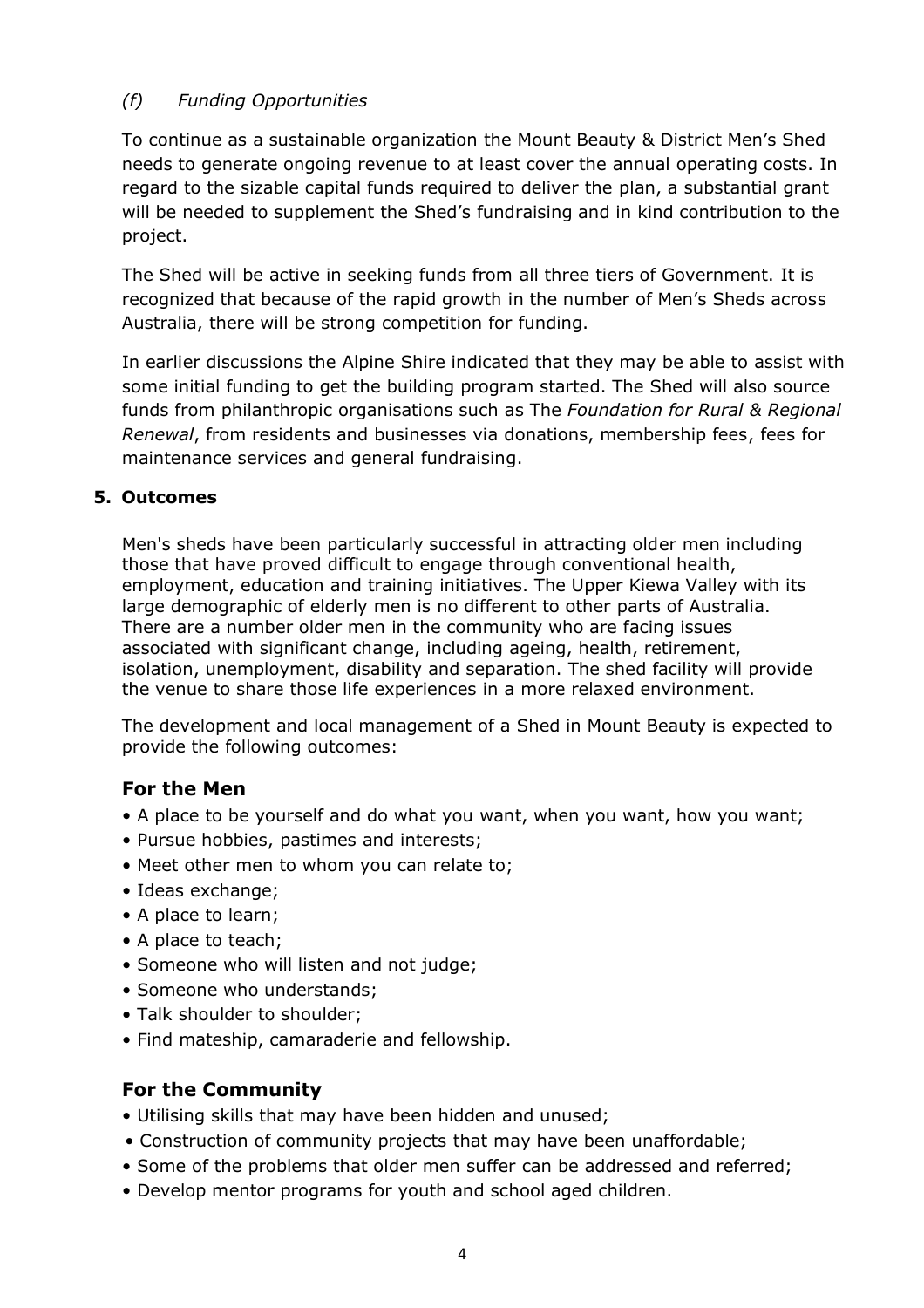#### **6. Community Support**

The Mount Beauty & District Men's Shed has received very good support from many organizations and businesses to date. This has been in the form of donations, a loan of facilities/equipment, promotion, etc. A number of these organisations have written letters of support, including how they see the Men's Shed working productively with them. Supporters include;

- Alpine Health
- Alpine Shire
- UKV Lions
- Rotary Club of Mt Beauty
- Senior Citizens Club
- U3A
- Alpine Radio
- Probus
- A.L.P.S. (Local women's group)
- RSL
- Golf Club
- AGL (Kiewa Hydro-electricity Scheme owners)
- Mt Beauty Medical Centre
- Mt Beauty Supermarket
- Mt Beauty Hardware & Drapery
- Bendigo Bank
- Mt Beauty Sawmill
- Schools

#### **7. Membership**

The Mount Beauty and District Men's Shed has 65 members. The target is to increase this to 100 members by the end of 2013/14.

Most members are individual but there are some local businesses and the two main service clubs (Lions & Rotary) that have also joined.

#### **8. Proposed Programs & Activities**

Sheds conduct *three main categories of activity*:

- Personal projects;
- Shed improvement projects;
- Community involvement projects.

Members will be invited to become involved in any or all of these according to their own capability or interest. Alternatively they can just to come to the shed and have a chat with friendly guys as they go about their tasks or share a bit of company, either over a cuppa or working on a project.

Good health is based on many factors including feeling good about yourself, being productive and valuable to your community, connecting to friends and maintaining an active body and an active mind.

Becoming a member of a Men's Shed gives a man that safe and busy environment where he can find many of these things in an atmosphere of old-fashioned mateship. And, importantly, there is no pressure. Men can just come and have a yarn and a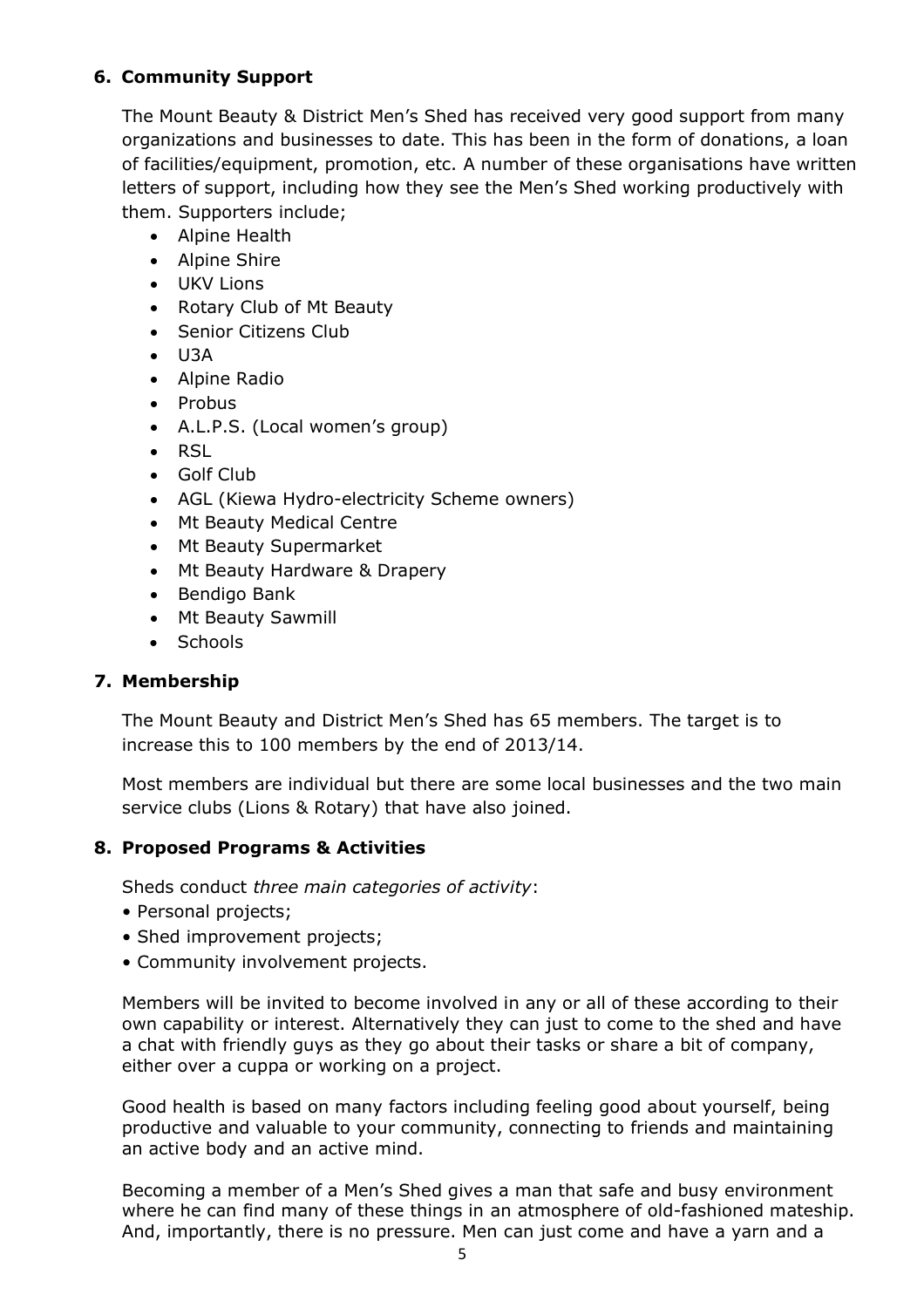cuppa if that is all they're looking for.

Members of Men's Sheds come from all walks of life - the bond that unites them is that they are men with time on their hands and they would like something meaningful to do with that time.

*Some examples of activities conducted at Men's Sheds around the country are:*  general woodwork and carpentry, basic welding, toy making, maintenance of tools and your home machinery, use of computers, trips, metalwork, card and board games, cooking, BBQ's, voluntary community projects, information sessions on men's health, restoring furniture and toys, guest speakers, growing vegetables, Shed planning and improvements and of course good company and fellowship.

Mount Beauty and District Men's Shed has conducted the following activities to date;

- *Monthly BBQ's* opportunities for members to socialise, to keep members updated on Shed developments and to show members that the committee is very proactive in acquiring a Shed;
- *Health sessions* (Spanner in the Works & activities associated with Health Week);
- *Mobile Phone Usage for Seniors workshops* conducted by VMSA and sponsored by Telstra;
- *Dederang Primary School mentoring.*
- **9. SWOT Analyses** (refer to Appendix 1)
- **10. Shed Design** (refer to Appendix 2)
- **11. Action Plan** (refer to Appendix 3)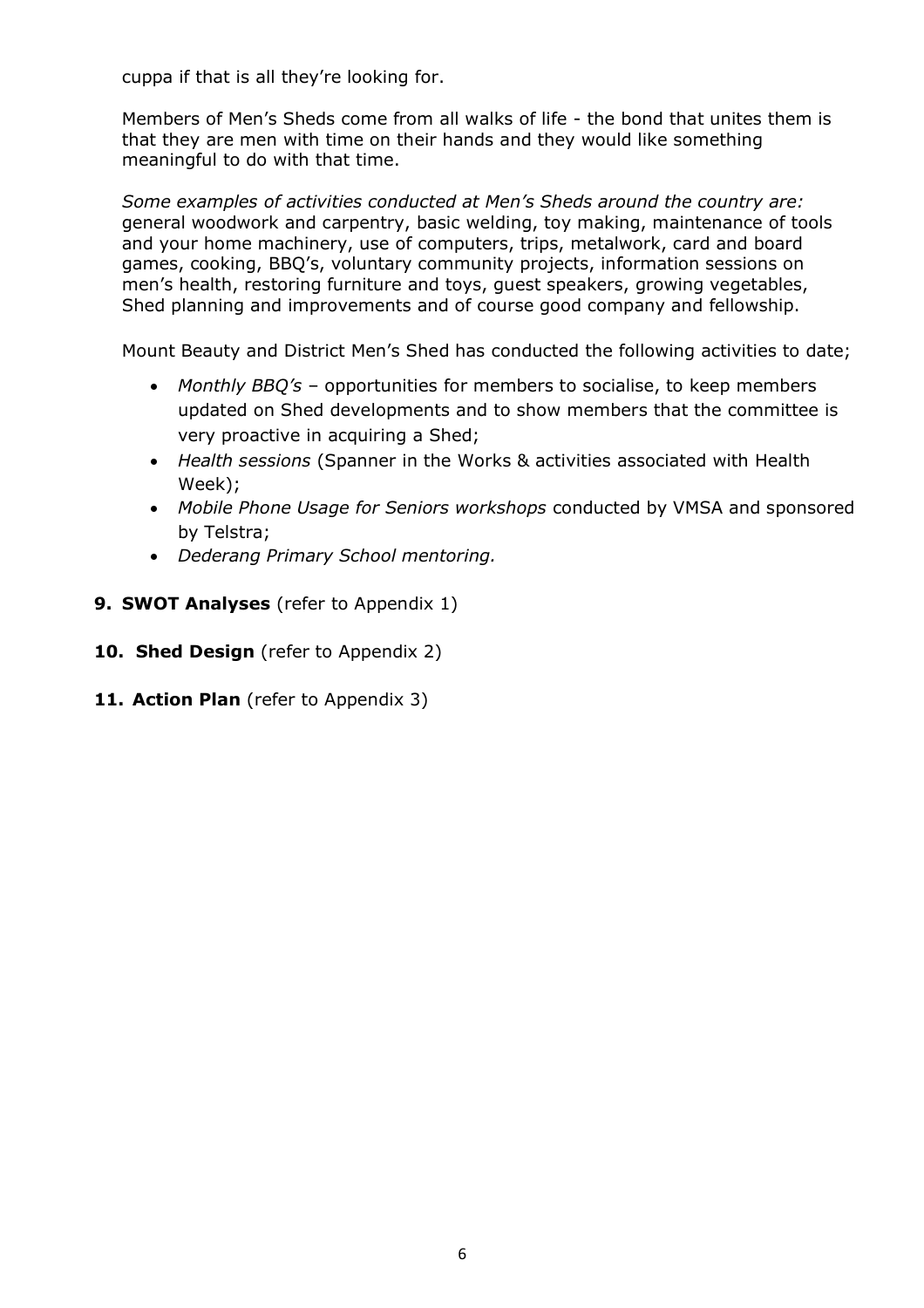## **Appendix 1 - SWOT Analyses**

As part of the planning process, the Mount Beauty & District Men's Shed undertook a SWOT analyses. The output was recorded and summarised below;

#### *Strengths*

- Enthusiastic & proactive committee
- Good membership numbers
- Variety of skills & experience amongst members
- Well supported by Alpine Health
- Positive relationship with the Alpine Shire
- Site in a good location
- Holding a stock of tools and materials
- Proactive in sourcing funding opportunities

#### *Weaknesses*

- o Limited funds & income at present
- o Limited activities possible
- o Limitations because of the age of members

#### *Opportunities*

- o May obtain a more assistance from the Shire
- o Loans/gifts from benefactors possible
- o Grants from Governments, Banks may be available
- o Support from Rotary, Lions, U3A, Senior Citizens, etc
- o A range of fund raising ventures
- o Large potential membership in the community

#### *Threats*

- Shire support could disappear
- Competition/overlap by NHC, U3A,etc
- Opposition to the Group's activities
- Funding shortfalls
- Loss of members
- Unable to acquire funds for shed
- Lack of member support for fundraising & other activities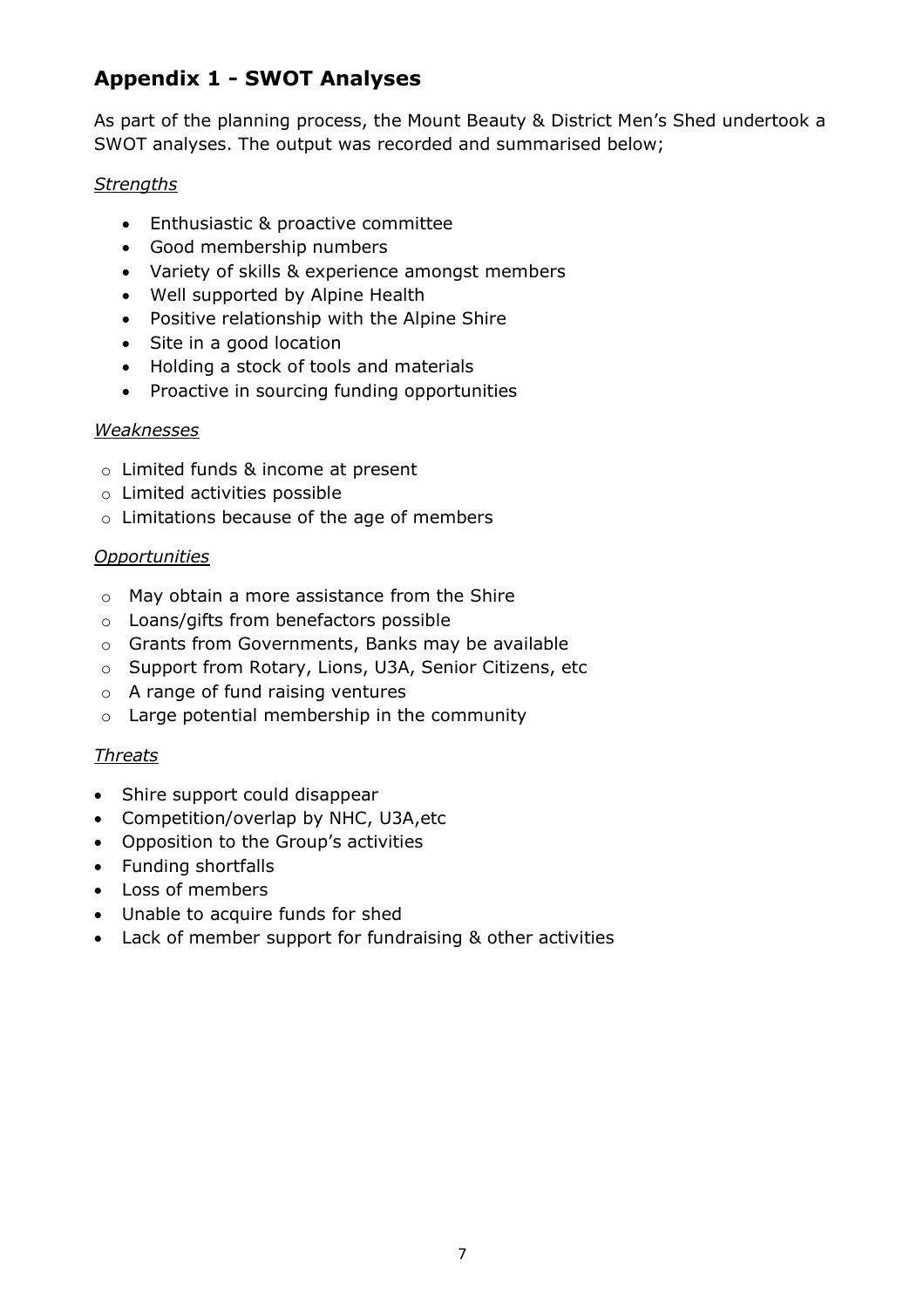

**Documentation Issue** 

PO Box 407 Mt Beauty Victoria 3699 ph 0419 399737 helen@mountaincreekarch.com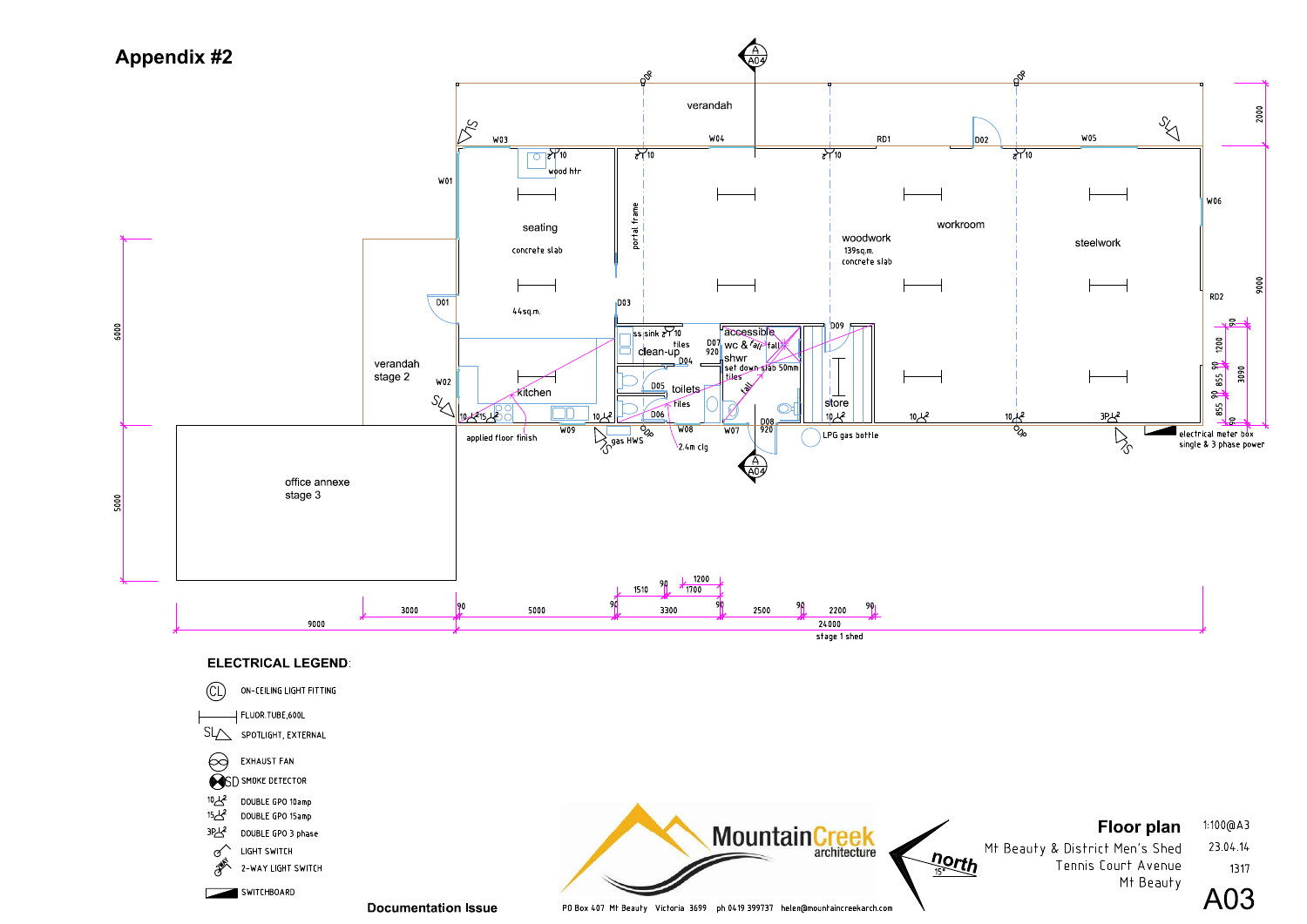Appendix #3 **Mount Beauty & District Men's Shed Inc. Appendix #3** Mount Beauty & District Men's Shed Inc.

# **Action Plan — October 2013/14 to 2017/18**

| <b>Item</b>    | <b>Recommended Action</b>                                                                                                                                                                                                                                                                                                                                           | <b>Responsibility</b>                                     | Year*                                                      |                            |                            |                            | $\sim$ Cost |                     |
|----------------|---------------------------------------------------------------------------------------------------------------------------------------------------------------------------------------------------------------------------------------------------------------------------------------------------------------------------------------------------------------------|-----------------------------------------------------------|------------------------------------------------------------|----------------------------|----------------------------|----------------------------|-------------|---------------------|
|                | <b>Master Plan &amp; Action Plan</b>                                                                                                                                                                                                                                                                                                                                |                                                           | 1                                                          | $\overline{2}$             | 3                          | 4                          | 5           |                     |
| $\mathbf{1}$   | Master Plan to include: mission statement, objectives, key<br>elements (site plan, shed design, program schedule, costs<br>and funding possibilities, outcomes, community support,<br>membership and proposed, programs, activities & services.<br>This <b>Action Plan</b> sets out the stages of Shed development<br>necessary to achieve a Men's Shed in the UKV. | Ian Howley (convenor),<br>John Hunt & Dick<br>Puttyfoot,  | $\sqrt{}$<br>30/8/13<br>2 <sup>nd</sup><br>revised<br>Plan |                            |                            |                            |             | N/A                 |
|                | The Shed                                                                                                                                                                                                                                                                                                                                                            |                                                           |                                                            |                            |                            |                            |             |                     |
| $\overline{2}$ | Obtain Alpine Shire funding to refurbish an old storage shed.                                                                                                                                                                                                                                                                                                       | P L'Huillier & others                                     | $\sqrt{}$                                                  |                            |                            |                            |             | Up to<br>\$2,500    |
| 3              | Refurbishment of old Shed completed.                                                                                                                                                                                                                                                                                                                                | Shed members                                              | $\sqrt{}$<br>23/7/13                                       |                            |                            |                            |             | $\overline{81,550}$ |
| 4              | Obtain a lease for the Alpine Shire/AGL site- preferred site is<br>next to the Mt Beauty Neighbourhood Centre.                                                                                                                                                                                                                                                      | Ian Howley (Sec.)                                         | $\sqrt{}$<br>31/8/13                                       |                            |                            |                            |             | Nominal<br>rental   |
| 5              | Finalise site plan & Shed design including costing's.                                                                                                                                                                                                                                                                                                               | D Puttyfoot, Ian Howley<br>& Helen Mathews<br>(Architect) | $\sqrt{}$<br>31/8/13                                       |                            |                            |                            |             | N/A                 |
| 6              | Apply for Shed funding through the Victorian Human Services<br>'Strengthening Men's Sheds Program 2013'.                                                                                                                                                                                                                                                            | Ian Howley & the<br>working group.                        | $\sqrt{}$<br>6/9/13                                        |                            |                            |                            |             | N/A                 |
| $\overline{7}$ | Obtain Alpine Shire approval of plans plus the necessary<br>planning permits.                                                                                                                                                                                                                                                                                       | Ian Howley                                                | $\sqrt{}$<br>31/8/13                                       |                            |                            |                            |             | N/A                 |
| 8              | If funding application successful order Shed materials in<br>anticipation of stating construction in early 2014.                                                                                                                                                                                                                                                    | Ian Howley (Project<br>Manager)                           | April '14                                                  |                            |                            |                            |             | N/A                 |
| 9              | <b>Stage 1</b> $-$ Construction to 'lock-up' stage & fitout                                                                                                                                                                                                                                                                                                         | Ian Howley (Project<br>Manager)                           | Complete<br>by<br>30/06/14                                 |                            |                            |                            |             | \$67,200            |
| 10             | <b>Stage 2</b> $-$ Install partions, futniture, kitchen, toilet, office &<br>meeting area and the final connection to essential services.                                                                                                                                                                                                                           | Ian Howley (Project<br>Manager)                           | Complete<br>by<br>30/06/14                                 |                            |                            |                            |             | \$23,395            |
| 11             | Stage 3 - Other works to prepare shed for service.                                                                                                                                                                                                                                                                                                                  | Ian Howley (Project<br>Manager)                           | Complete<br>by<br>30/06/14                                 |                            |                            |                            |             | \$5,500             |
| 12             | Contingencies (10%) of Stage 1-3 costs of \$90,095                                                                                                                                                                                                                                                                                                                  |                                                           |                                                            |                            |                            |                            |             | \$9,610             |
| 13             | <b>Stage 4</b> $-$ Install more partitions, furniture and equipment.                                                                                                                                                                                                                                                                                                | Ian Howley (Project<br>Manager)                           | $---$                                                      | Complete<br>by<br>30/06/15 |                            |                            |             | To be<br>costed     |
| 14             | <b>Stage 5 - Landscape and fencing.</b>                                                                                                                                                                                                                                                                                                                             | Ian Howley (Project<br>Manager)                           | $---$                                                      | $---$                      | Complete<br>bv<br>30/06/16 |                            |             | To be<br>costed     |
| 15             | Stage 6 - Install more equipment                                                                                                                                                                                                                                                                                                                                    | Ian Howley (Project<br>Manager)                           | $---$                                                      |                            | $---$                      | Complete<br>by<br>30/06/17 |             | To be<br>costed     |